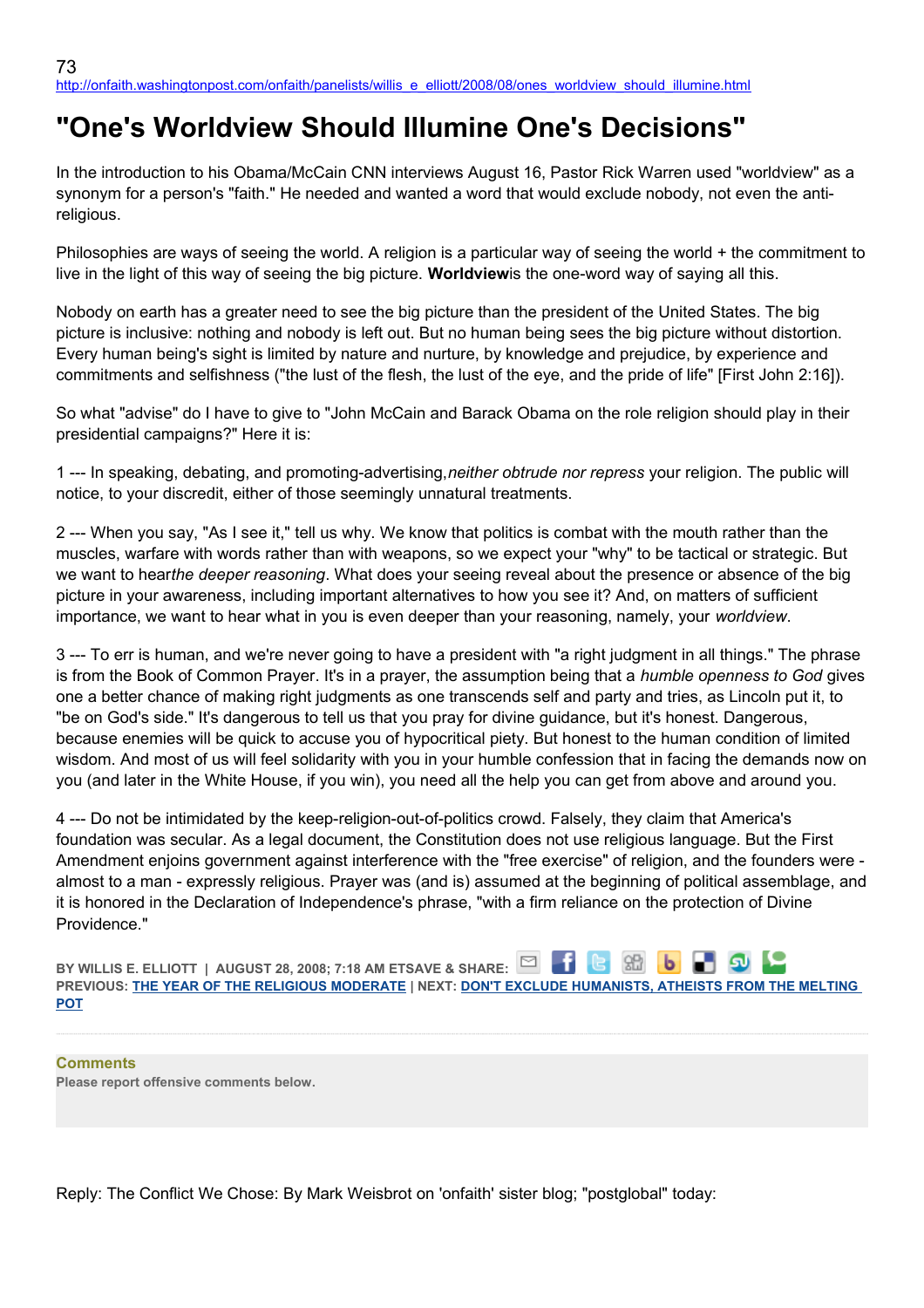Note: It is AMERiCA who is the 'EViL EMPIRE" & not Modern Russia! The Tables hath turned & the 'Hand Writing is on the Table, U.S.A! And

Mother/Father Russia is thee most genuinely Diverse, interfaithed Nation on Holy Cosmic NEBULA-built Space-Ship Earth(s), aka S.S. GAiA, S.S. GEOiD, S.S. TELLUSng something. Not America. Not Europe.

---To Stupid Jealous Americans: note: RUSSiA is the Smartest & Richest on Earth today!

America Violated the 300 Year Clause of the Americans ALASKA PURCHASE & the Czarist Stipulation (Re Gogless if turned Bolshivik or not] where is sais, [translated fron Cyrillic]

"If at any-time the U.S.A. Violates ANY of the Peacefull terms, that on demand, The RUSSiAN Government will pay 1,000 times the original purchase price........"

Att: Sour America, no more Sweet sweet America, HOUSTON, you have a Problem!

Russia Demands the Alaska that Ye Stole!

PS: G-8, russia does not need! nor does China, nor India {will never fill that 'G' void}, hence ye will be not only alone, but check-mated out of the Bank!

PS: Att: U.S. Federal Reserve of Dec.1914 et seq: RETURN The GOLD BULiON That Ye Americans & Friends hath Stolen from Mother/Father RUSSiA et al!

Hence: Russia wants both "ALASKA" & "GOLD" that Ye Hath Stolen from RUSSiA Major! Not Minor!

---

Ps: Russia, Venezualia, Iran, Cuba , China & India are gonna Gang-up on YE! 3rd World War & not 'Cold War' rhis time around ARMAGEDDON Loving & Provacatives, EVANGELiCALS NATiON U.S.A.! Aka Jealousicals, aka EViLGELiCAL & Catholics Nationals!

iMPORTANT: Caucus type Georgians are worse than Gypsy's! And They hath their own Dialect/Lingo. And RUSSiA, the ones whom EDUCATED, FED , Protected & Clothed foe 50n Years, does not want nor like Goergians! They are Devilish with long-crooked noses & snaky faces. A step away from Low Lifes! They are known as the 'People from ABROAD!"! [REfusniks!]! And Russia is right!

PS: Gerigians should Pay for the 22 Million Russians [not Geaorgians] that their 'Father' STAIIN hath Wrought! If JEW(s) can collect Human Wrong 'REPERATIONS" (via national government Moneys) from Germany because of what Catholic-Hitler did, then Georgians (America can chip-in) must pay Russians for what Catholic Stalin ] Georgians, not germany] did Atrocitly !!! OR

Georgians Government, via Mr. [American Satanic Puppet] Mikheil Saakashvili [aka sak-a-sh-ti] must pay the RUSSiAn FEDERAtION 'Reimbursement' for HEALTH, Education, Protection, Housing etc.. expenses that [Hard Working] RUSSiAn (not Americans] Payed Out!!! SO,

America, If Ye want, Ye surely Will Be Destroyed!

So Please STOP pushing Buttons so to spaketh TRUTH (opposite of MYTH)! An d STOP spreading Rumors of 'Cold War!' Note: Ye wish might come TRUE!

---

---

WHEREFORE: VOTE, "Gridarian Democracy & Trans{finite} Civilization", Healing of Nations & Global Peace & More Good Tidings.."

WOW! The Evilgelical Nationalis are getting Scared! SCHAMe SATANS ADvocates & ye Devish schemes!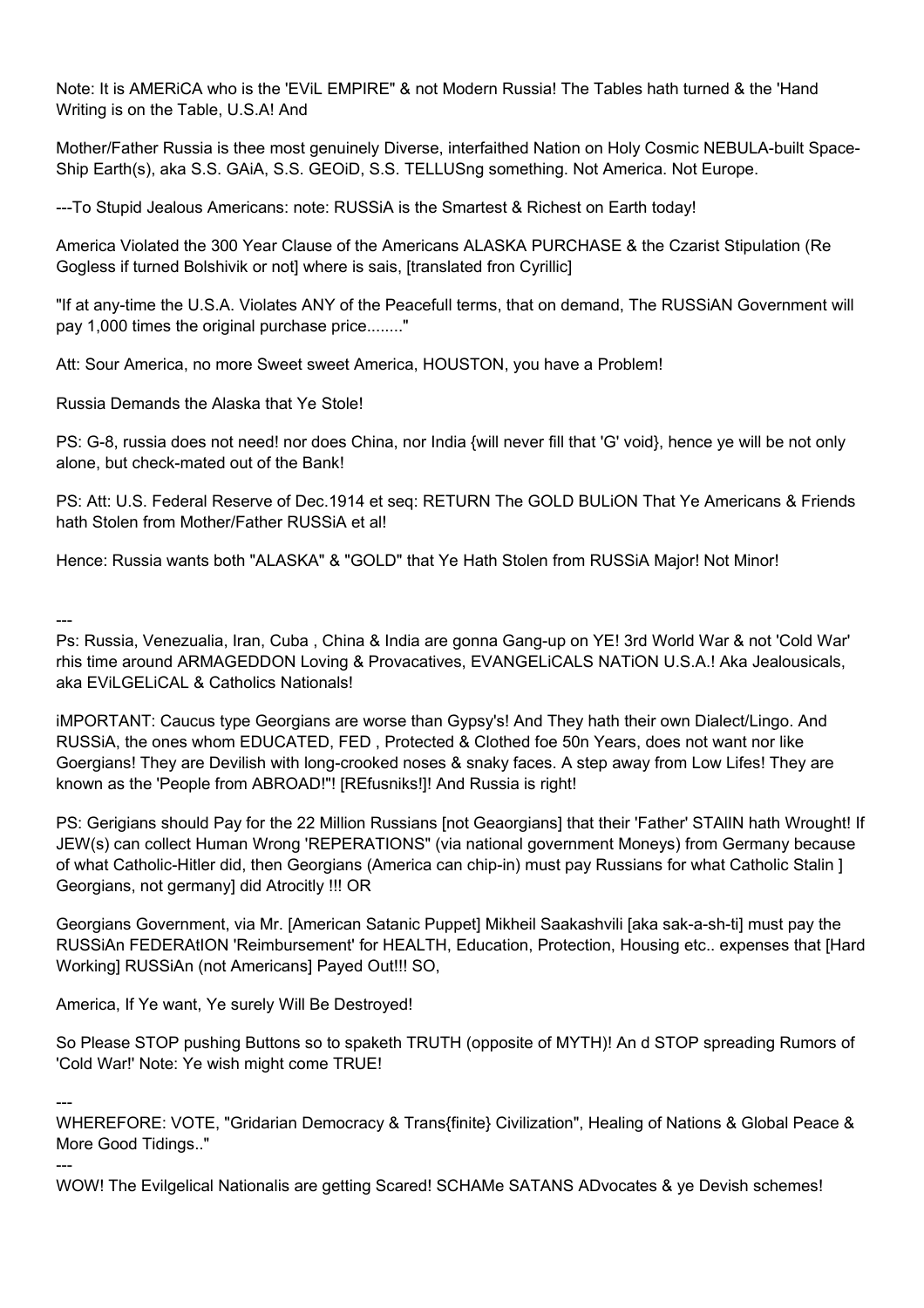VOTE: Deport all imported Religion SYSTEMS, not made in America! Time to remove all SECUALR priviliged (not a right) of "ALL" 'IRS Tax Free Status' to All REliGiON(s) not Prophecied nor Borneth in Sweet Sweet America, Whom the "NiCOLAiTAN"(s) tryed to Hi-jack [attempted Coup D atat] via PULPiT LEGiSLATiON, not from the Seculars Bench!

WARNiNG World: These Evangelical folks are worse than COMMUNiSTS! Not Secular Russia or China et al!

Paid For BY: The American 'EC{LAT{ARiAN'--NATiONALis' Movement & the 'JO{KTAN}ian' Party 2013+

August 31, 2008 4:55 AM

**POSTED BY: HELLO RABBI ELLIOT | AUGUST 31, 2008 5:02 AM [REPORT OFFENSIVE COMMENT](mailto:blogs@washingtonpost.com?subject=On%20Faith%20Panelists%20Blog%20%20%7C%20%20Hello%20Rabbi%20ELLiOT%20%20%7C%20%20)**

G A B Y

G A B Y

G A B Y

Mr. Gaddy is a Satan & ye hath been mis-interfaithly led-astray!

Fool!

**POSTED BY: ATT: G A B Y | AUGUST 31, 2008 3:40 AM [REPORT OFFENSIVE COMMENT](mailto:blogs@washingtonpost.com?subject=On%20Faith%20Panelists%20Blog%20%20%7C%20%20Att:%20G%20A%20B%20Y%20%20%7C%20%20)**

Being an older one yourself Willis Elliott you surely remember the Kennedy speeches. I do and by comparison Barak made JFK look like a beginner with his acceptance speech. He even got the word abortion in saying the way to stop it is end unwanted pregnancies. Want to argue that won't work?

Now you must agree that this metaphor describes the present state of the campaign so far:

Obama and McCain were fighting when McCain threw a couple of sticks of dynamite at Obama. Last night Obama lit that dynamite and threw it back.

**POSTED BY: BGONE | AUGUST 29, 2008 1:12 PM [REPORT OFFENSIVE COMMENT](mailto:blogs@washingtonpost.com?subject=On%20Faith%20Panelists%20Blog%20%20%7C%20%20BGone%20%20%7C%20%20)**

Well, Rev. Elliott, I disagree.

Please read Rev. Gaddy's essay with which I very much agree.

**POSTED BY: GABY | AUGUST 29, 2008 1:11 PM [REPORT OFFENSIVE COMMENT](mailto:blogs@washingtonpost.com?subject=On%20Faith%20Panelists%20Blog%20%20%7C%20%20Gaby%20%20%7C%20%20)**

TO: SHMUCKS from HARVARD & GEORGETOWN & BERKLEY Religio folks:

Please: Stop Satanically switcharooing between a Pure 'SECUALR'ist & a un-pure HUMAniSta!

Note: There is no Such thing as a SECULAR-HUMiNiST any more! Do not mix apple with orange pleaze! SCHAME SCHAME SCAEME!

VOTE For: innate "SiNGULARiTY" Of ReLiGiON() in U.S.A. & elsewhere Never via "PLURALiTY" of man-made imported RELiGiON(s) in America!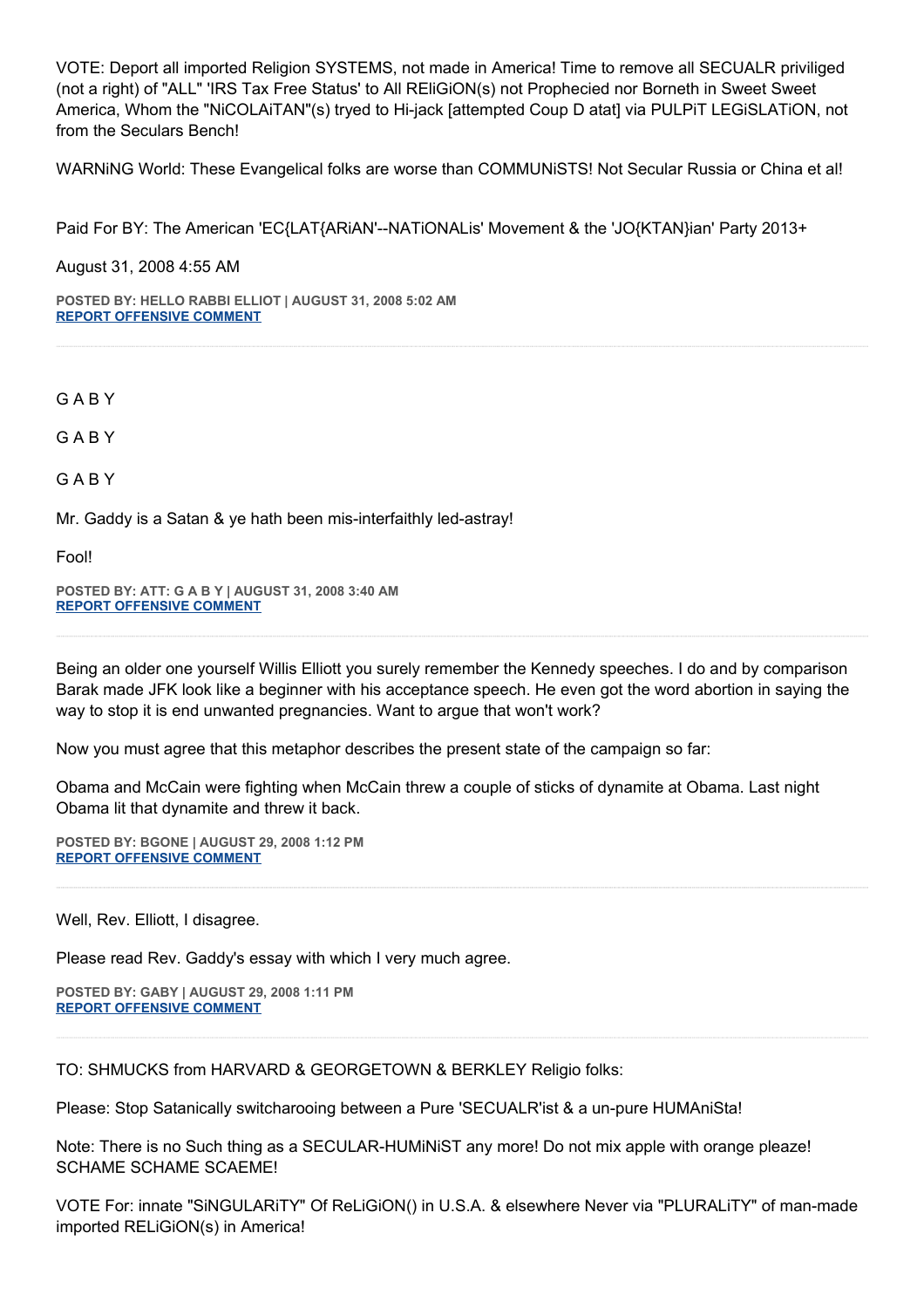imagine: The O.ne U.niversal R.eligion B.ook O.f T.ransfinity [O.U.R.-B.O.T.]; aka The Religion of Everything Before the Science of Everything!

HALLALUYA! Praise the HOL{i}-NEVER-WO&MEN!

Goodbye "Interfaith-Nation" pipe dreamers!

Goodbye jealous Evil "HUMAnIST's" [Zero SECULAR] like ye proud Judeo Mr. gods-chosen-people , G.M.Epstein & idiot(s)!

August 29, 2008 12:05 PM

**POSTED BY: ANONYMOUS | AUGUST 29, 2008 12:15 PM [REPORT OFFENSIVE COMMENT](mailto:blogs@washingtonpost.com?subject=On%20Faith%20Panelists%20Blog%20%20%7C%20%20Anonymous%20%20%7C%20%20)**

The inability of the majority of America to distinguish between religion, church, faith and spirituality complicates any discussion of this sort. Some of the "founders" of America were certainly wary, to say the least, of church (not religion) and some of the conduct abetted by ecclesiastical teachings. Note that Jefferson's "wall" was between church and state.

Currently, it is apparent by the content of statements made by most of the original candidates, their discussion of faith is a "Sunday go to meeting" garment. This very transparent pandering is very often to those who are ensconced in a theocratic world view being taught (by churches) to believe American law is based on the Bible. Any knowledgeable person knows that the House Chamber is adorned with relief portraits of famous lawmakers throughout history and that Jesus was not included.

My advice to politiciabs: stop the use of ambiguous labels, code words and claims of piety. Demonstrate the quality of your character by the consistency of your conduct: whether you explain the issues or dodge them; how you characterize fellow candidates and if you inform us of the sacrifices we citizens may face when you are making promises of change.

**POSTED BY: PATIENT | AUGUST 29, 2008 11:38 AM [REPORT OFFENSIVE COMMENT](mailto:blogs@washingtonpost.com?subject=On%20Faith%20Panelists%20Blog%20%20%7C%20%20Patient%20%20%7C%20%20)**

"How long is the Beast allowed to have authority in Revelations? "

Revelations Chapter 13 tells us that it is 42 months...

... Almost a four-year term of a Presidency...

According to The Book of Revelations the anti-Christ is:

"...a man, in his 40's, of MUSLIM descent, who will deceive the nations with persuasive language, and have a MASSIVE Christ-like appeal....the prophecy says that people will flock to him and he will promise false hope and world peace, and when he is in power, he will destroy everything..."

Do we recognize this description?

 $\sim$ ~~~~~~~~~~~~~~

And that the Pastor from his church preached hate against America?--No matter how much he may denounce him now, this was his spiritual leader for many years.

Even if you don't believe in the Bible or it's teachings, how can we ignore the fact that this man has such close ties to the Muslim faith and it's beliefs?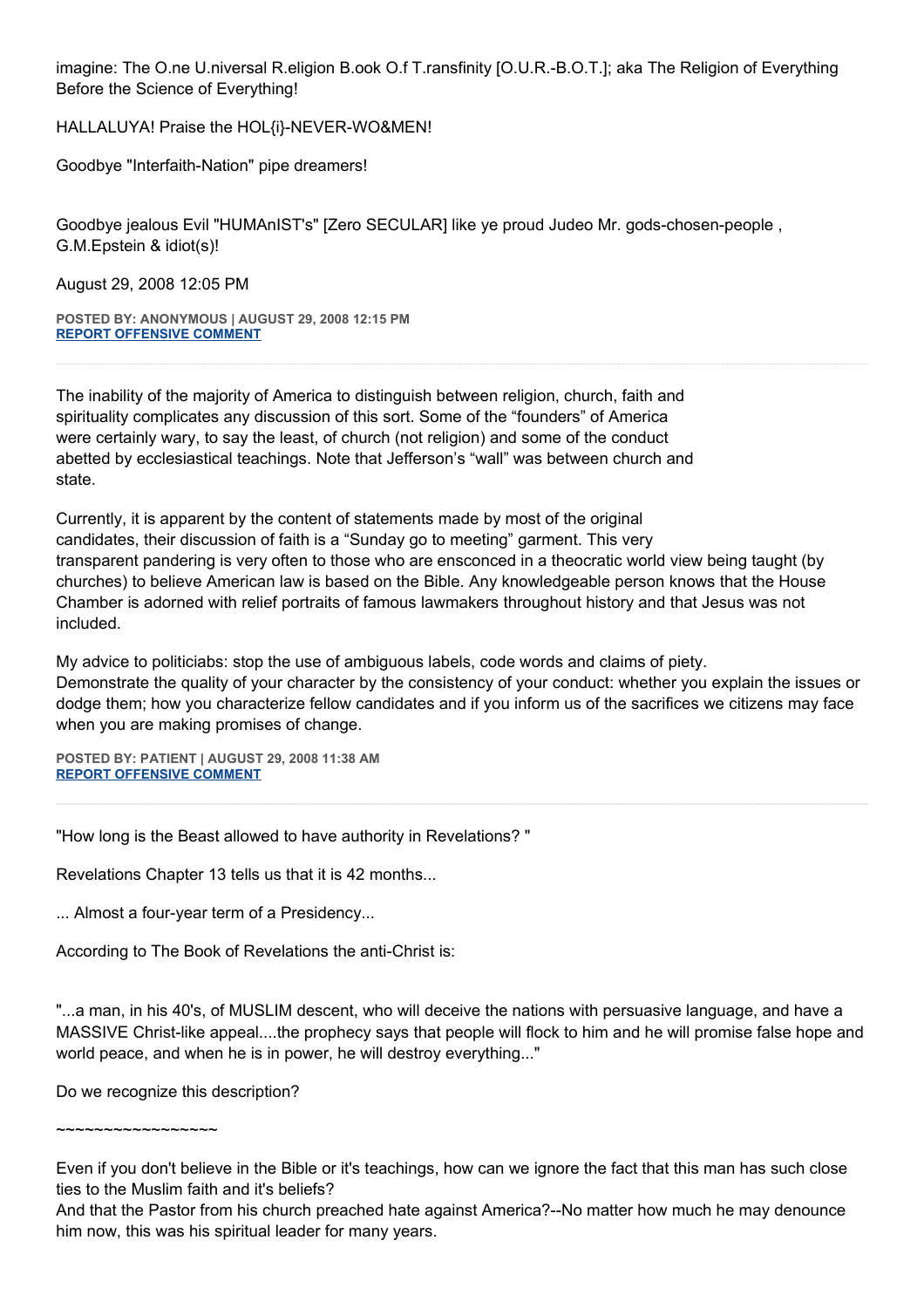In a recent news broadcast, Barack Obama made this statement with pride, 'We are no longer a Christian nation; we are now a nation of Christians, Jews, Muslims, Buddhists, . .." To think our forefathers fought and died for the right for our nation to be a Christian nation--then to have this man say with pride that we are no longer that.

How far has this nation come from what our founding fathers intended it to be!

**POSTED BY: SHAYNA ARNOLD | AUGUST 29, 2008 10:28 AM [REPORT OFFENSIVE COMMENT](mailto:blogs@washingtonpost.com?subject=On%20Faith%20Panelists%20Blog%20%20%7C%20%20Shayna%20Arnold%20%20%7C%20%20)**

I mean, hey, Bgone. Maybe you and JJ could get together on some kind of class-action suit.

\*snap.\* oops, 'Tort reform,' can't do that, can you?

What would you like to do now?

 $\sim$ ~~~~~~~~~~~~~~

**POSTED BY: PAGANPLACE | AUGUST 28, 2008 8:19 PM [REPORT OFFENSIVE COMMENT](mailto:blogs@washingtonpost.com?subject=On%20Faith%20Panelists%20Blog%20%20%7C%20%20Paganplace%20%20%7C%20%20)**

" BGone:

"Shouldn't the "worldview" of everyone be dominated by religion?"

Why domination? Need some?

"Is there life without religion?"

How would you go about finding out?

"Is there even the possibility of social order without religion?"

Who's asking?

Does that work?

"Who's the highest authority we can call on if not God?"

Who said you needed 'highest authority?'

" Don't you wonder how I got from religion to God?"

No, I don't. I ask, if you been anywhere, what you can bring \*back\*.

"Remember, the big money goes to those that sell their souls to Lucifer, take holy orders and lead the multitudes to hell."

I think the name you're looking for there is 'Mammon.'

'Lucifer' is actually not part of that mythology, strictly speaking. If you like absolutes.

" They get from religion to God with the greatest of ease -must be daring men like those flying about on their flying trapezes."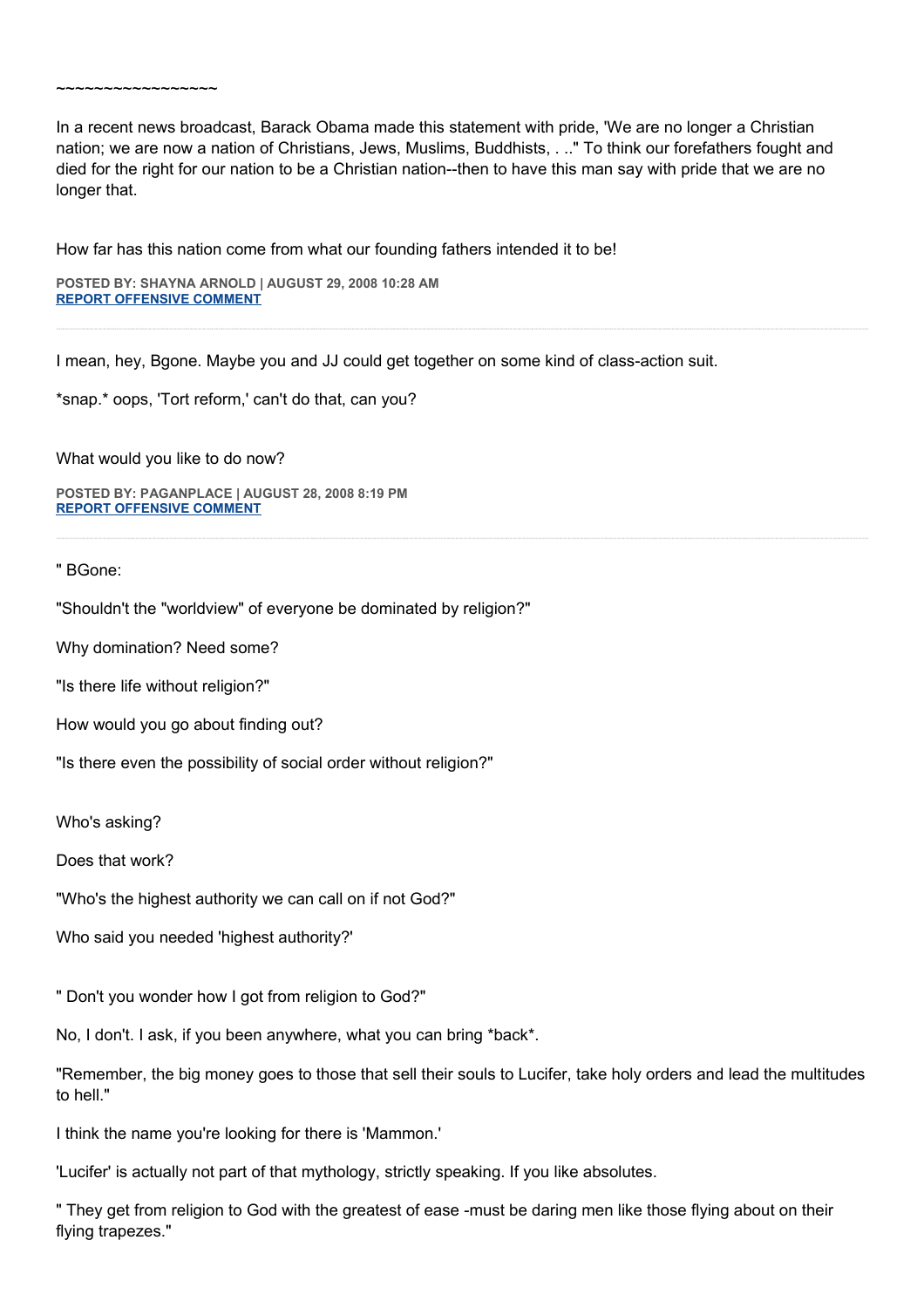So, big surprise, pal. The righteous and powerful got \*backwards.\*

What would you like to do now?

-

**POSTED BY: PAGANPLACE | AUGUST 28, 2008 8:17 PM [REPORT OFFENSIVE COMMENT](mailto:blogs@washingtonpost.com?subject=On%20Faith%20Panelists%20Blog%20%20%7C%20%20Paganplace%20%20%7C%20%20)**

NOTiCE TO SUE , in FEDERAL COURT: NEWS CORP., MYSPACE, Washington Post, NYP, NYT et al:

According to Federal LAW, "i" Jacob JO...Z, herein NOW, Electronically serve'd "NEWS CORP., Et Al" as per after many many Warnings.

By: http:////.......({..J..}).......({..O..}).......({..Z..}).......({..E.}).......({..V..}).......({..Z..}).......dot...... US

LiVE, FROM:CONEY ISLAND NEW YORK YA!

NOTiCE TO SUE , in FEDERAL COURT: NEWS CORP., Washington Post, NYP, NYT et al:

Note To Alot Of WAPO's socalled PRE-APOCALYPTiC 'Moderator(s)", YE All

Are SUPER-STUPiD-STiTiOUSLY Devilishly Jealous of O.U.R. "EC{CLATi}-ON" NEW RelIGiON from Old!

Wow! EC{LAT} 'Not Allowed! Wow JOK{TAN} 'Not Allowed!

Thank You 'onfaith' & 'postglobal' for allowing me to go Forward in U.S. FEDERAL COURT, after giving al ye Many many FAiR Warnings: For Religious Discrimination, Theft of iNTELLECTUASL Property, Plagiarism etc!

August 28, 2008 6:04 P

.

Live From: CONEY ISLAND NEW YORK YA!

Thank You 'onfaith' & 'postglobal' , after giving Ye many "FAiR" warnings, for allowing me to go Forward in U.S. FEDERAL COURT For 1) Religious Discrimination , 2)Theft of iNTEELECTUAL Property , 3Plagiarism . ………………..nth etc!

By: **http:////.......({..J..}).......({..O..}).......({..Z..}).......({...E.}).......({..V..}).......({..Z..})........dot......** US

Originally Posted On 'onfaith' Moderators SUSAN K. SMiTH

Orig posted on 'ONRELIGION' posted On Moderators Susan K. Smith site Posted August 28, 2008 6:04 PM

Posted on 'ONFAiTH' moderator Sue Thistlethwaite site August 28, 2008 6:43 PM

Posted on 'POSTGLOBAL' on moderators STEVEN MUFSON site August 28, 2008 6:48 PM

Posted on Moderators Sally Quinns site 'ONFAITH' August 28, 2008 6:59 PM.

Posted on Moderator Deepak Chopra 'ONFAiTH' cite August 28, 2008 7:15 PM.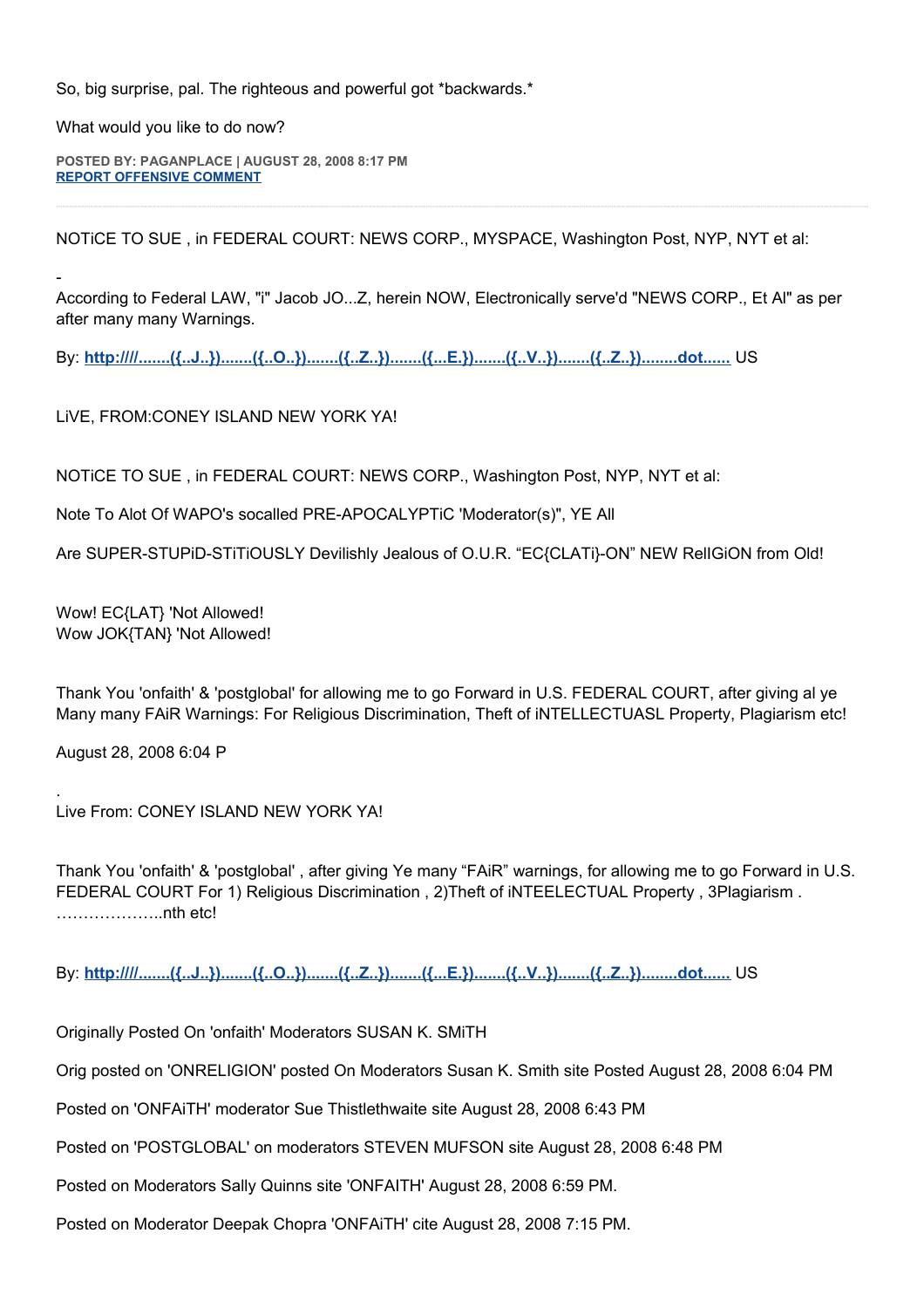Posted on Moderators Susan Jacoby 'ONFAiTH' site August 28, 2008 7:20 PM.

Duly served on 'ONFAiTH' Moderator Greg M. Epstein August 28, 2008 7:23 PM

Onfaith Epstein again August 28, 2008 7:28 PM

Duly served ONFAiTH moderator Welton Gaddy August 28, 2008 7:37 PM

Duly served ONFAiTH Moderator Willis E. Elliot August 28, 2008 7:39 PM

**POSTED BY: NOTICE TO SUE , IN FEDERAL COURT: NEWS CORP., MYSPACE, WASHINGTON POST, NYP, NYT ET AL | AUGUST 28, 2008 7:40 PM [REPORT OFFENSIVE COMMENT](mailto:blogs@washingtonpost.com?subject=On%20Faith%20Panelists%20Blog%20%20%7C%20%20NOTiCE%20TO%20SUE%20,%20in%20FEDERAL%20COURT:%20NEWS%20CORP.,%20MYSPACE,%20Washington%20Post,%20NYP,%20NYT%20et%20al%20%20%7C%20%20)**

NOTiCE TO SUE , in FEDERAL COURT: NEWS CORP., MYSPACE, Washington Post, NYP, NYT et al:

According to Federal LAW, "i" Jacob JO...Z, herein NOW, Electronically serve'd "NEWS CORP., Et Al" as per after many many Warnings.

By: http:////.......({..J..}).......({..O..}).......({..Z..}).......({..E.}).......({..V..}).......({..Z..}).......dot...... US

LiVE, FROM:CONEY ISLAND NEW YORK YA!

NOTiCE TO SUE , in FEDERAL COURT: NEWS CORP., Washington Post, NYP, NYT et al:

Note To Alot Of WAPO's socalled PRE-APOCALYPTiC 'Moderator(s)", YE All

Are SUPER-STUPiD-STiTiOUSLY Devilishly Jealous of O.U.R. "EC{CLATi}-ON" NEW RelIGiON from Old!

Wow! EC{LAT} 'Not Allowed! Wow JOK{TAN} 'Not Allowed!

-

Thank You 'onfaith' & 'postglobal' for allowing me to go Forward in U.S. FEDERAL COURT, after giving al ye Many many FAiR Warnings: For Religious Discrimination, Theft of iNTELLECTUASL Property, Plagiarism etc!

August 28, 2008 6:04 P

.

Live From: CONEY ISLAND NEW YORK YA!

Thank You 'onfaith' & 'postglobal' , after giving Ye many "FAiR" warnings, for allowing me to go Forward in U.S. FEDERAL COURT For 1) Religious Discrimination , 2)Theft of iNTEELECTUAL Property , 3Plagiarism . ………………..nth etc!

By: **http:////.......({..J..}).......({..O..}).......({..Z..}).......({...E.}).......({..V..}).......({..Z..})........dot......** US

Originally Posted On 'onfaith' Moderators SUSAN K. SMiTH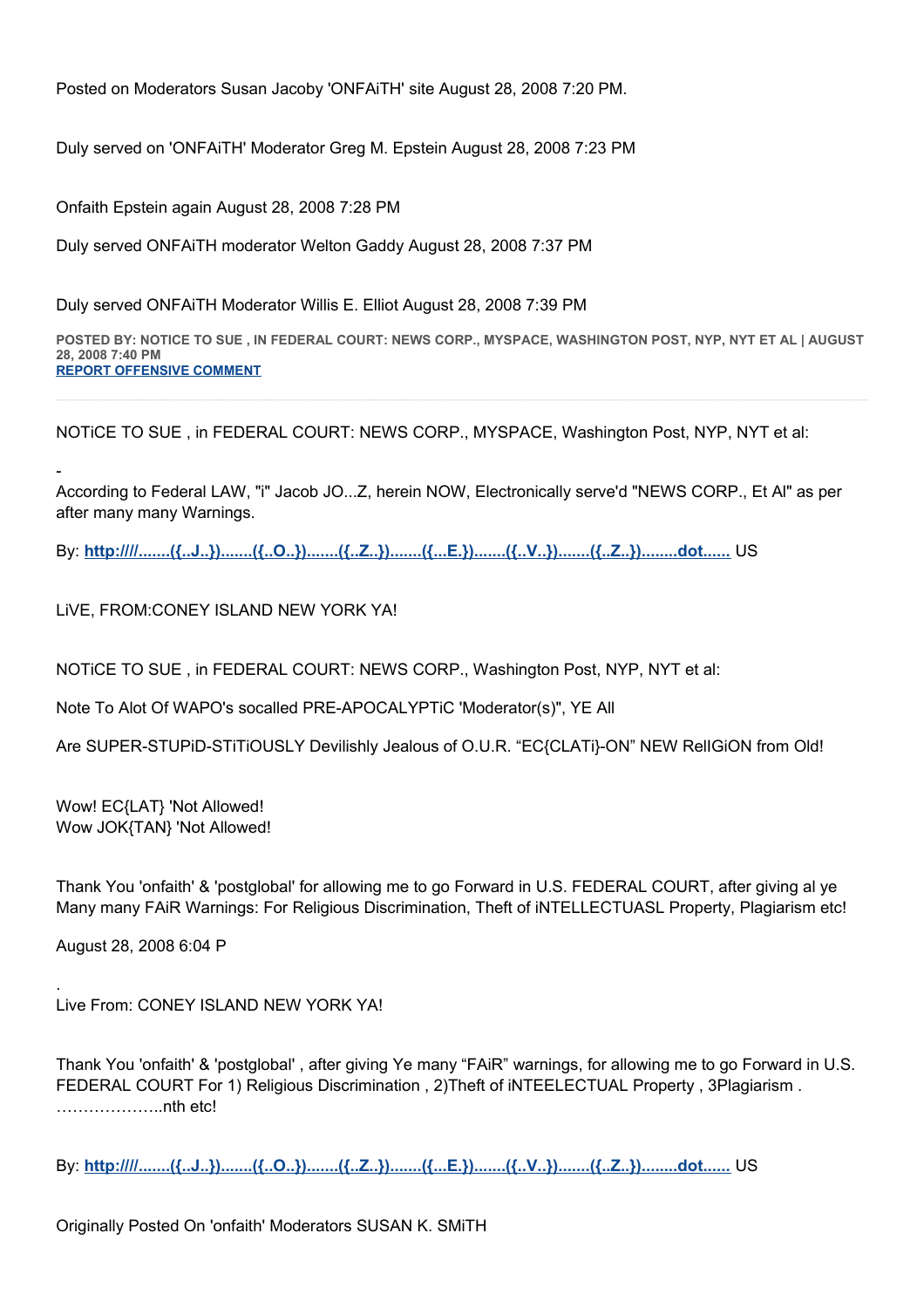Orig posted on 'ONRELIGION' posted On Moderators Susan K. Smith site Posted August 28, 2008 6:04 PM

Posted on 'ONFAiTH' moderator Sue Thistlethwaite site August 28, 2008 6:43 PM

Posted on 'POSTGLOBAL' on moderators STEVEN MUFSON site August 28, 2008 6:48 PM

Posted on Moderators Sally Quinns site 'ONFAITH' August 28, 2008 6:59 PM.

Posted on Moderator Deepak Chopra 'ONFAiTH' cite August 28, 2008 7:15 PM.

Posted on Moderators Susan Jacoby 'ONFAiTH' site August 28, 2008 7:20 PM.

Duly served on 'ONFAiTH' Moderator Greg M. Epstein August 28, 2008 7:23 PM

Onfaith Epstein again August 28, 2008 7:28 PM

Duly served ONFAiTH moderator Welton Gaddy August 28, 2008 7:37 PM

**POSTED BY: NOTICE TO SUE , IN FEDERAL COURT: NEWS CORP., MYSPACE, WASHINGTON POST, NYP, NYT ET AL | AUGUST 28, 2008 7:39 PM [REPORT OFFENSIVE COMMENT](mailto:blogs@washingtonpost.com?subject=On%20Faith%20Panelists%20Blog%20%20%7C%20%20NOTiCE%20TO%20SUE%20,%20in%20FEDERAL%20COURT:%20NEWS%20CORP.,%20MYSPACE,%20Washington%20Post,%20NYP,%20NYT%20et%20al%20%20%7C%20%20)**

Shouldn't the "worldview" of everyone be dominated by religion? Is there life without religion? Is there even the possibility of social order without religion?

Who's the highest authority we can call on if not God? Don't you wonder how I got from religion to God? Remember, the big money goes to those that sell their souls to Lucifer, take holy orders and lead the multitudes to hell. They get from religion to God with the greatest of ease -must be daring men like those flying about on their flying trapezes.

**POSTED BY: BGONE | AUGUST 28, 2008 6:31 PM [REPORT OFFENSIVE COMMENT](mailto:blogs@washingtonpost.com?subject=On%20Faith%20Panelists%20Blog%20%20%7C%20%20BGone%20%20%7C%20%20)**

(To mods: the Reverend's text got repeated in his post! :) )

I'd say, Reverend, that not every \*worldview\* sees human nature as inherently 'sinful and lustful and limited' in the manner you describe: frankly, it's not as if our political life has hit some theoretical limit of human goodness and smartness and compassion, and requires something 'more,' just cause some worldviews would prefer we give up the chase.

Saying humanity is 'futile and fallen and lustful,' then wanting to substitute a religious authority, doesn't cleanse politics, ...it corrupts both religion \*and\* politics.

Our democracy is not supposed to be like what Bush gave us, claiming 'God spoke to him' to lead us into all manner of debacles, and then simply \*ignoring\* the will of the people when he acted in 'God's name.'

Whatever you think our country is supposed to be, ...if it's \*that,\* Reverend, we have a problem.

If faith in politics says we \*can\* as human beings, \*bring more goodness of humanity to our governance and our world, not try to condemn or coerce it because some religion thinks 'Only our God's rule is \*good.\*'

If politics becomes an expression of the \*best\* in humanity, an exercise and application of our common hopes and needs and aspirations, then you try and tell me any good God would be displeased at \*that.\*

I mean, you could \*try....\*